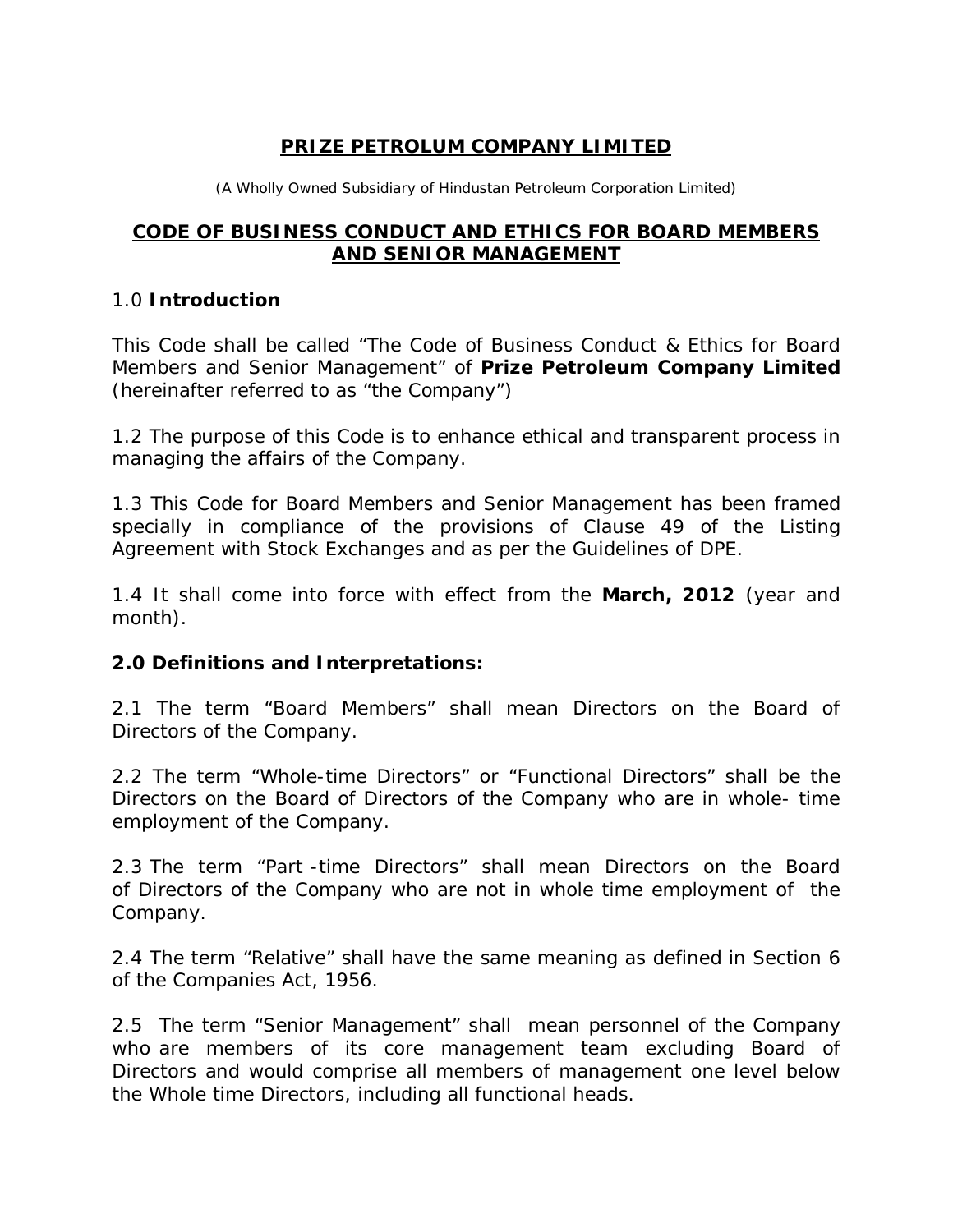2.6 The term "the Company" shall mean **Prize Petroleum Company Limited** (name of the Company).

**Note:** In this Code, words importing the masculine gender shall include feminine gender and words importing singular shall include the plural or viceversa.

### 3.0 **Applicability**

3.1 This code shall be applicable to the following personnel:

a) All Whole-time Directors including the Chairman & Managing Director of the Company.

b) All Part-time Directors including Independent Directors under the provisions of law.

c) Senior Management

3.2 The Whole-time Directors and Senior Management should continue to comply with other applicable/to be applicable policies, rules and procedures of the Company.

### **4.0 Contents of Code**

Part: I General Moral Imperatives.

Part: II Specific Professional Responsibilities.

Part: III Specific Additional Provisions for Board Members and Senior Management.

This code is intended to serve as a basis for ethical decision making in the conduct of professional work. It may also serve as a basis for judging the merit of a formal complaint pertaining to violation of professional ethical standards.

It is understood that some words and phrases in the code of ethics and conduct document are subject to varying interpretations. In case of any conflict, the decision of the Board shall be final.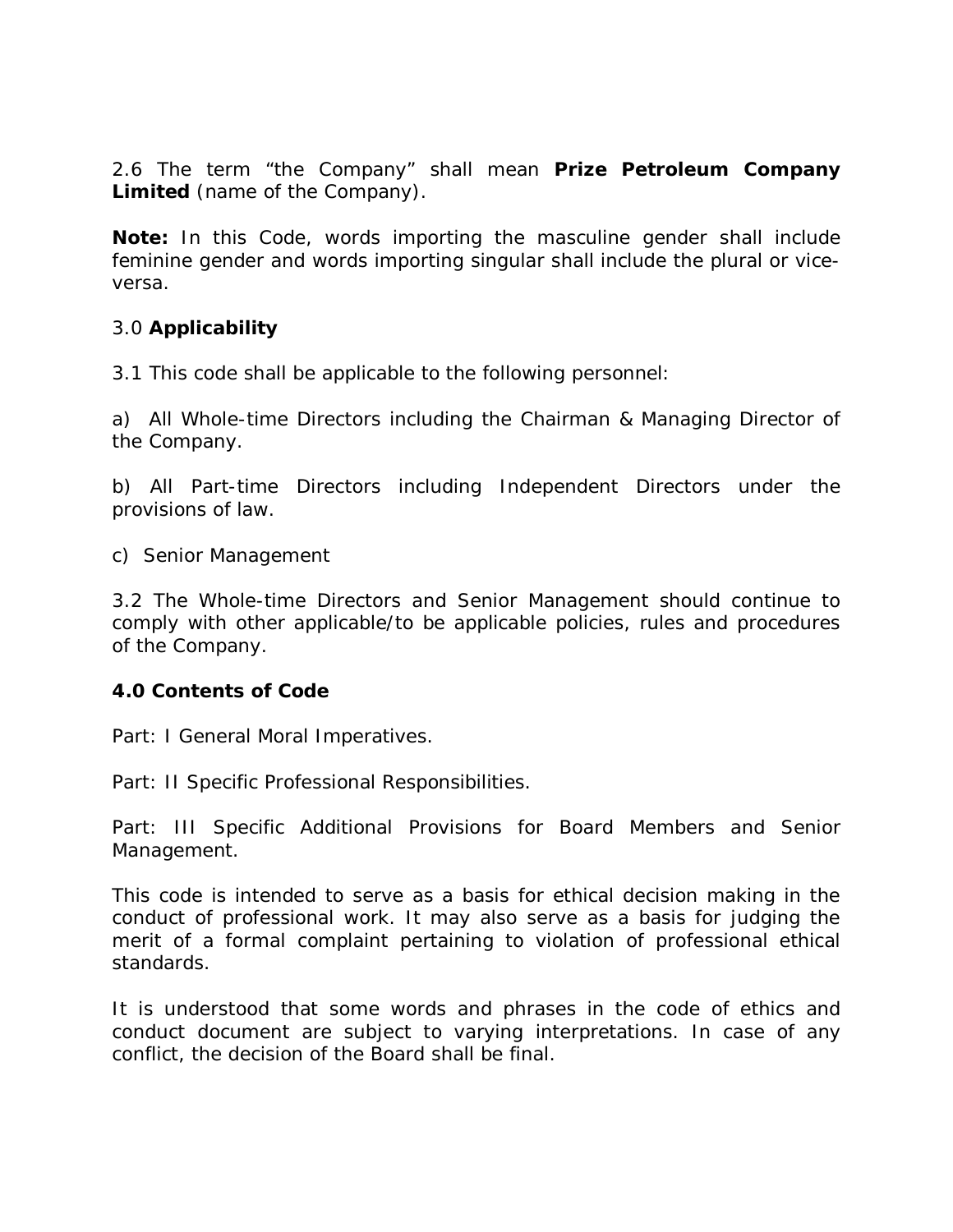# **PART – I**

### **5.0 General Moral Imperatives**

### **5.1 Contribute to society and human well being**

**5.1.1** This principle concerning the quality of life of all people, affirms an obligation to protect fundamental human rights and to respect the diversity of all cultures. We must adopt highest Health, Safety, Security and Environment (HSSE) standards in our business activities so as to avoid harmful effects to health and welfare of others. In addition to a safe social environment, human well being includes a safe natural environment.

5.1.2 Therefore, all Board Members and Senior Management who are accountable for business activities of the Company, must be alert to, and make others aware of, both a legal and a moral responsibility for the safety and the protection of human life and environment.

### **5.2 Be honest and trustworthy & practice integrity**

5.2.1 Integrity and honesty are essential components of trust. Without trust an organization cannot function effectively.

5.2.2 All Board Members and Senior Management are expected to act in accordance with highest standards of personal and professional integrity, honesty and ethical conduct, while conducting business of the Public Enterprise.

### **5.3 Be fair and take action not to discriminate**

5.3.1 The values of equality, tolerance, respect for others, and the principles of equity & justice govern this imperative. Discrimination, on the basis of race, sex, religion, caste, age, disability, national origins or other such factors, is an explicit violation of this Code.

### 5.4 **Honour confidentiality**

5.4.1 The principle of honesty extends to issues of confidentiality of information. The ethical concern is to respect all obligations of confidentiality to all stakeholders unless discharged from such obligations by requirements of the law or other principles of this Code.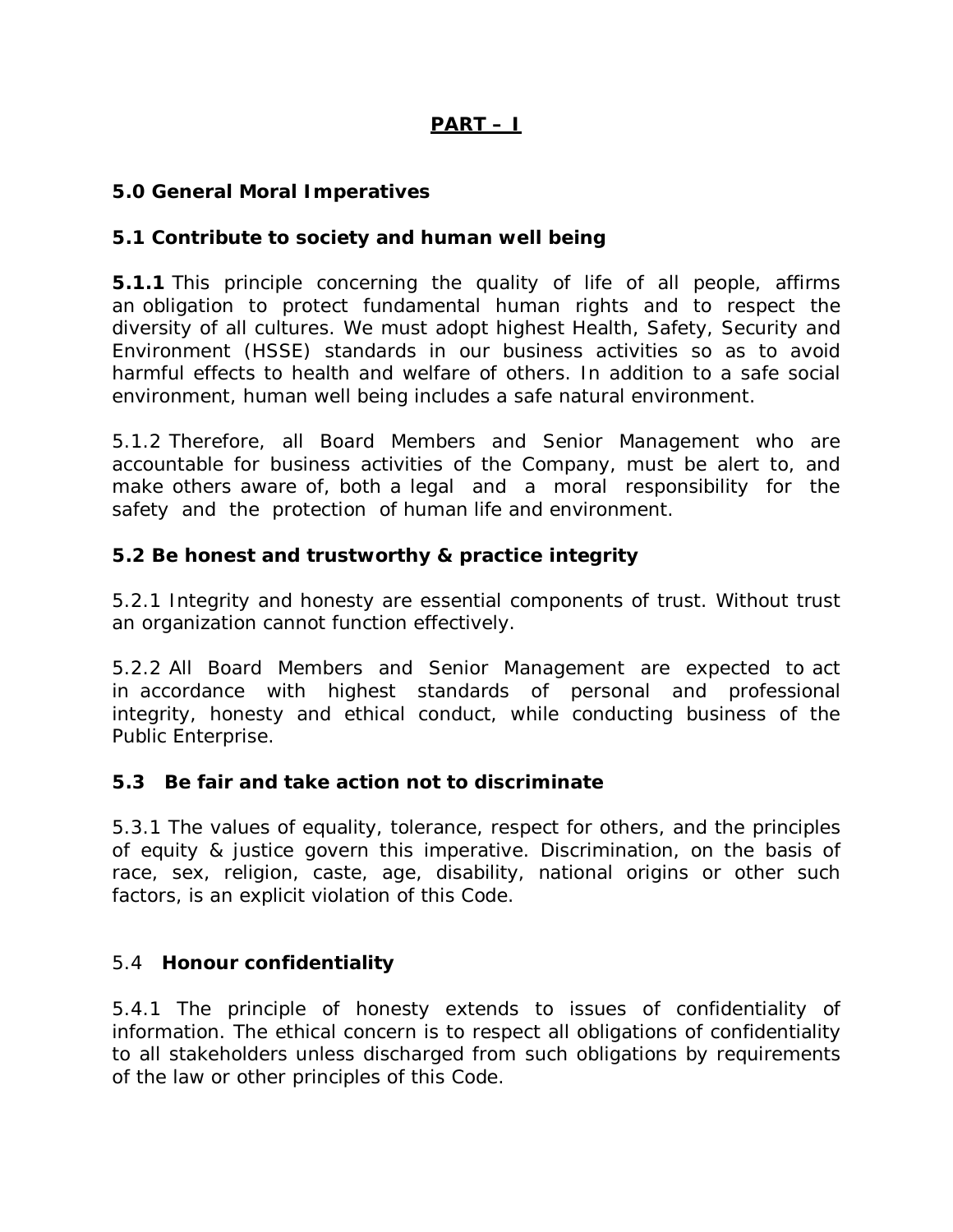5.4.2 All Board Members and Senior Management, therefore, shall maintain the confidentiality of all confidential unpublished information about business and affairs of the Company.

### 5.5 **Pledge & Practice**

5.5.1 To strive continuously to bring about integrity and transparency in all spheres of the activities.

5.5.2 Work unstintingly for eradication of corruption in all spheres of life.

5.5.3 Remain vigilant and work towards growth and reputation of the Company.

5.5.4 Bring pride to the organization and provide value-based services to Company's stakeholders.

5.5.5 Do duty conscientiously and without fear or favour.

# **PART II**

# 6.0 **Specific Professional Responsibilities**

### 6.1 **Read the Vision and Principles of Company – each day**

Read the Vision and Principles of Prize Petroleum Company Limited each day. For quick reference they are as under:

**Vision: Prize is a world class company having global presence with balanced portfolio delivering superior & sustainable returns operating with competent and cohesive team having highest commitment to HSSE & society.**

### **Operating Principles:**

- **We value knowledge sharing and continuous improvement**
- $\bullet$  We respect each other's views
- $\bullet$  We are open, frank and truthful
- **► We honor our commitments**
- $\rightarrow$  **We succeed or fail as a team**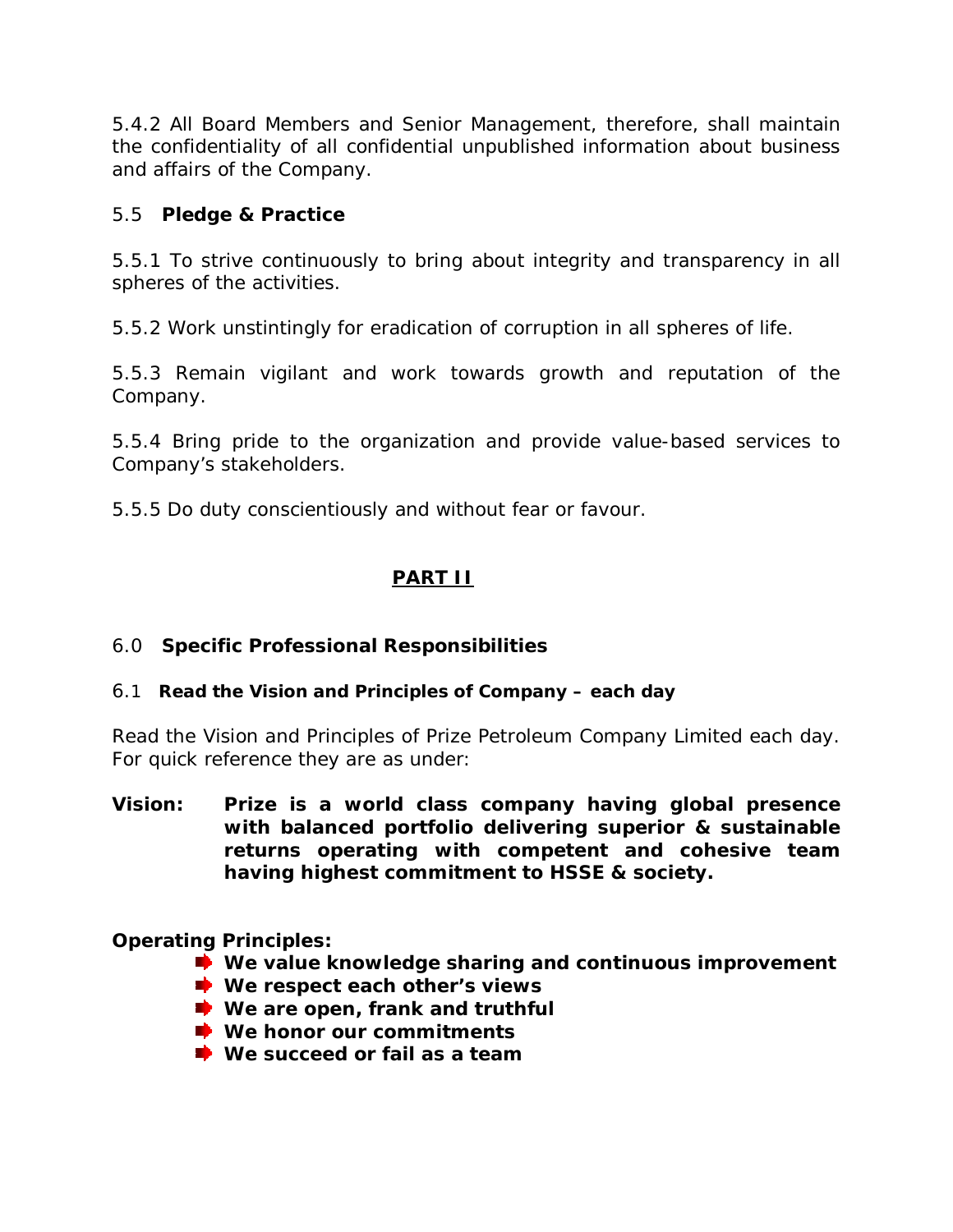### 6.2 **Strive to achieve the highest quality, effectiveness and dignity in both the processes and products of professional work:**

Excellence is perhaps the most important obligation of a professional. Everyone, therefore, should strive to achieve the highest quality, effectiveness and dignity in their professional work.

### 6.3 **Acquire and maintain professional competence**:

Excellence depends on individuals who take responsibility for acquiring and maintaining professional competence. All are, therefore, expected to participate in setting standards for appropriate levels of competence, and strive to achieve those standards.

### 6.**4 Compliance with Laws**:

The Board Members and Senior Management of the Company shall comply with all the applicable provisions of existing local, state, national, and international laws. They should also follow and obey the policies, procedures, rules and regulations relating to business of the Company.

### 6.5 **Accept and provide appropriate professional review**:

Quality professional work depends on professional review and comments. Whenever appropriate, individual members should seek and utilize peer review as well as provide critical review of the work of theirs.

#### 6.6 **Manage personnel and resources to enhance the quality of working life:**

Organizational leaders are responsible for ensuring that a conducive working and business environment is created for fellow employees to enable them delivering their best. The Board Members and Senior Management would be responsible for ensuring human dignity of all employees, would encourage and support the professional development of the employees of the Company by providing them all necessary assistance and cooperation, thus enhancing the quality of working.

### 6.7 **Be upright and avoid any inducements:**

The Board Members and Senior Management shall not, directly or indirectly through their family and other connections, solicit any personal fee, commission or other form of remuneration arising out of transactions involving Company. This includes gifts or other benefits of significant value,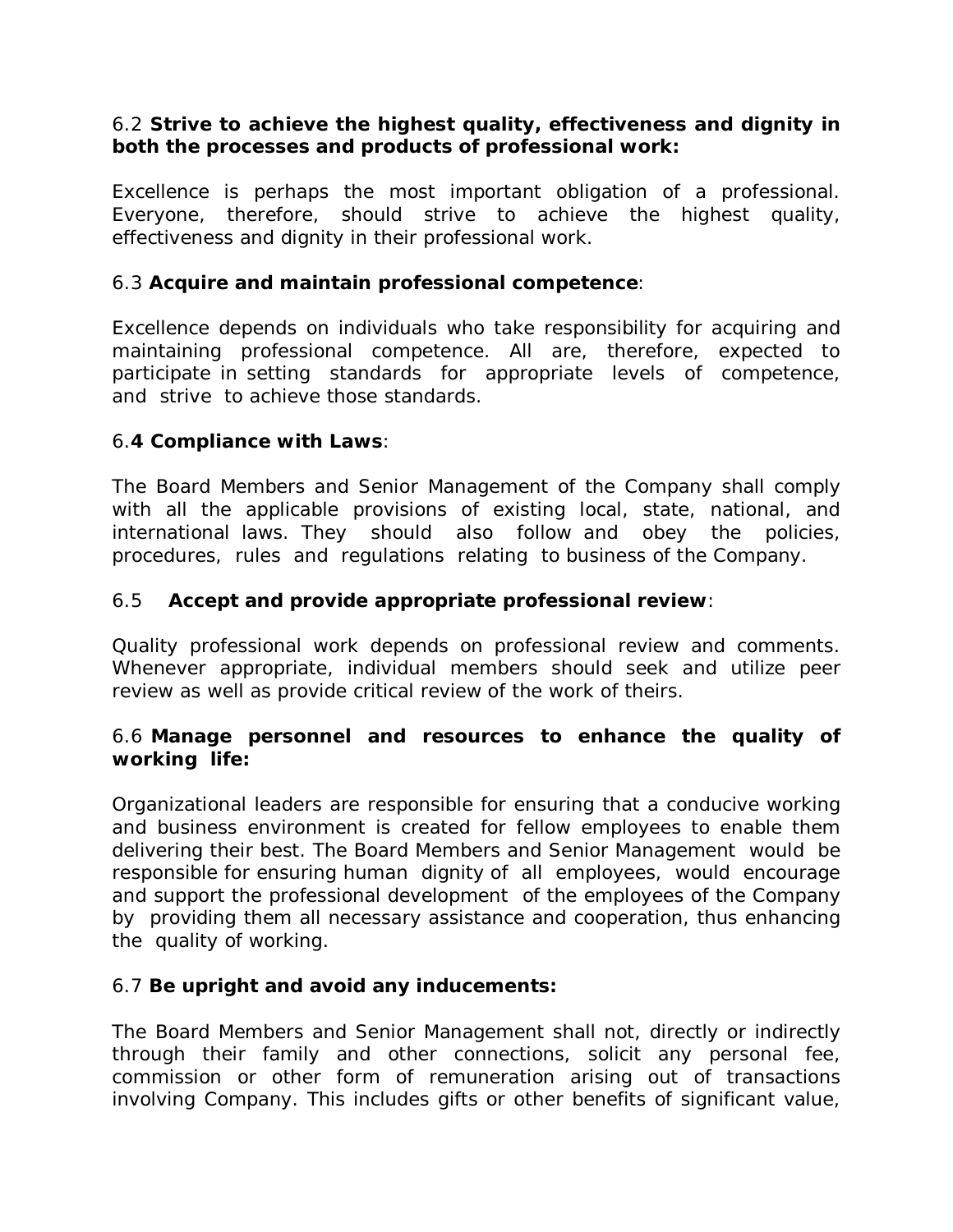which might be extended at times, to influence business for the organization or awarding a contract to an agency, etc.

# **6.8 Observe Corporate Discipline:**

The flow of communication within the COMPANY is not rigid and people are free to express themselves at all levels. Though there is a free exchange of opinions in the process of arriving at a decision, but after the debate is over and a policy consensus has been established, all are expected to adhere and abide by it, even when in certain instances one may not agree with it individually. In some cases policies act as a guide to action, in others they are designed to put a constraint on action. All must learn to recognize the difference and appreciate why they need to observe them.

# 6.9 **Conduct in a manner that reflects credit to the Company:**

All are expected to conduct themselves, both on and off duty, in a manner that reflects credit to the Company. The sum total of their personal attitude and behavior has a bearing on the standing of Company and the way in which it is perceived within the organization and by the public at large.

# 6.10 **Be accountable to Company's stakeholders:**

All of those whom we serve, be it our Customers, without whom the Company will not be in business, the Shareholders, who have an important stake in its business, the Employees, who have a vested interest in making it all happen, the Vendors, who support the Company to deliver in time and Society to which Company is responsible for its actions are stakeholders of the Company. All, therefore, must keep in mind at all times that they are accountable to Company's stakeholders.

# 6.11 **Prevention of Insider Trading:**

The Board Members and Senior Management shall comply with the code of Internal Procedures and conduct for prevention of Insider Trading in dealing with securities of the Company.

# **6.12 Identify, mitigate and manage business risks:**

It is everybody's responsibility to follow the Risk Management to follow the Risk Management Framework of the Company to identify the business risks that surround function or area of operation of the Company and to assist in the company-wide process of managing such risks, so that Company may achieve its wider business objectives.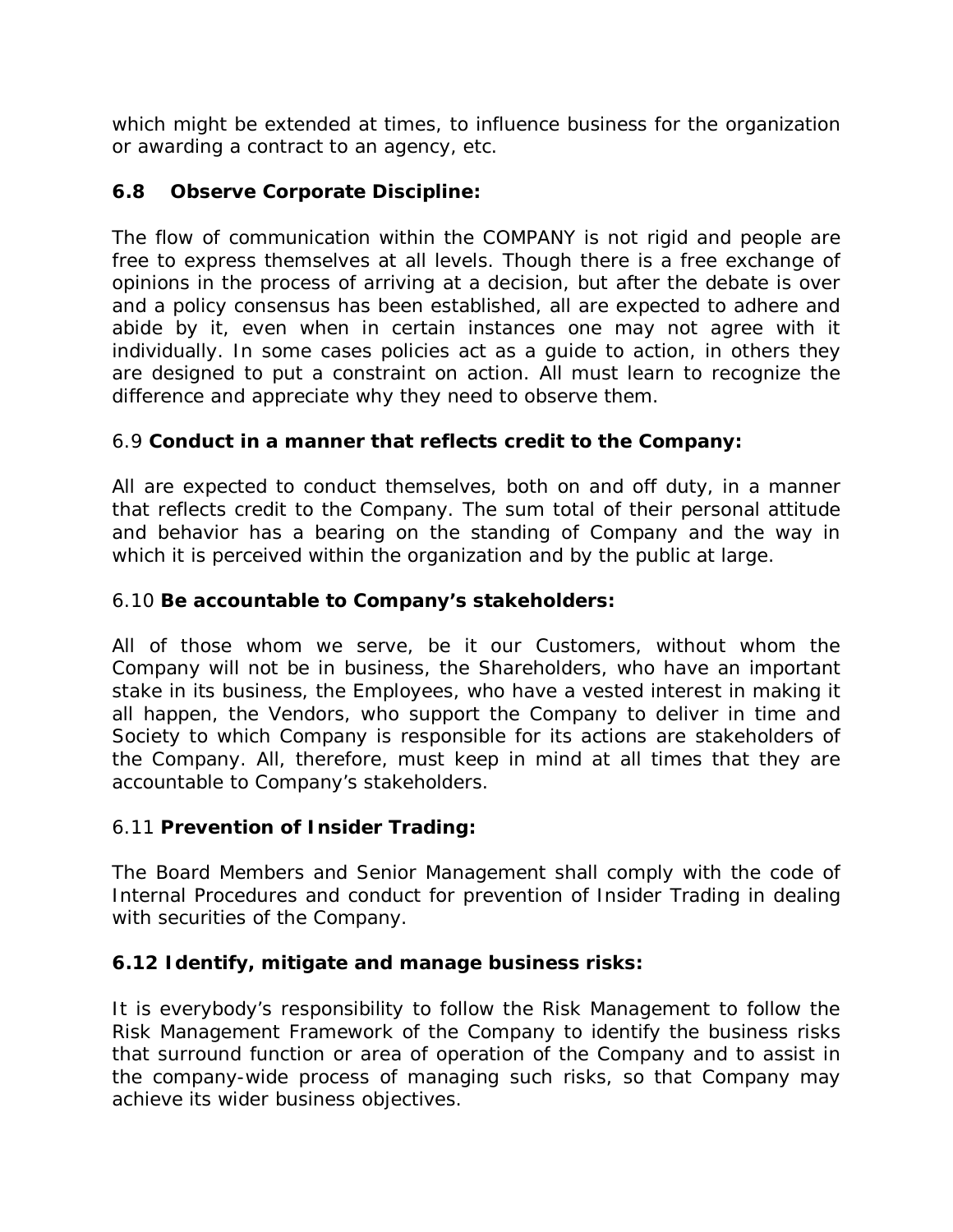### 6.13 **Protect properties of the Company:**

The Board Members and Senior Management shall protect the assets including physical assets, information and intellectual rights of the Company and shall not use the same for personal gains.

# **PART – III**

#### 7.0 **Specific Additional Provisions for Board Members and Senior Management:**

#### 7.1 **As Board Members and Senior Management:**

They shall undertake to actively participate in the meetings of the Board and Committees on which they serve.

### 7.2 **As Board Members**

7.2.1 Undertake to inform the Chairman and Managing Director/ Company Secretary of the Company of any changes in their other Board positions, relationship with other business and other events/ circumstances / conditions that may interfere with their ability to perform Board/ Board Committee duties or may impact the judgment of the Board as to whether they meet the independence requirements of Listing Agreement with Stock Exchanges and the Guidelines of DPE.

7.2.2 Undertake that without prior approval of the disinterested members of the Board, they will avoid apparent conflict of interest. Conflict of interest may exist when they have personal interest that may have a potential conflict with the interest of the Company. Illustrative cases can be:

**Related Party Transactions:** Entering into any transactions or relationship with Company or its subsidiaries in which they have a financial or other personal interest (either directly or indirectly such as through a family member or relation or other person or other organization with which they are associated).

**Outside Directorship:** Accepting Directorship on the Board of any other Company that competes with the business of the Company.

**Consultancy/Business/Employment:** Engaging in any activity (be it in the nature of providing consultancy service, carrying on business, accepting employment) which is likely to interfere or conflict with their duties /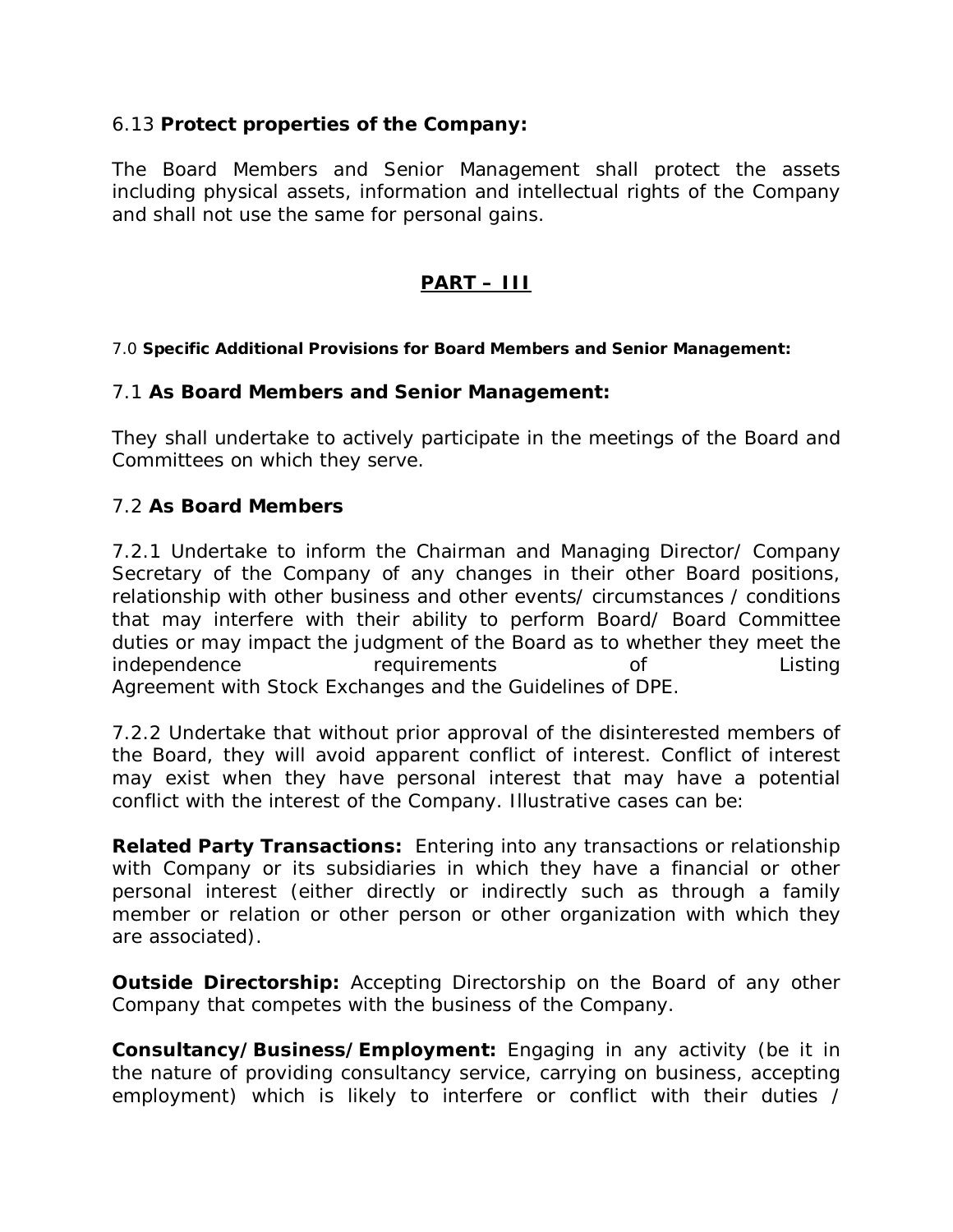responsibilities towards Company. They should not invest or associate themselves in any other manner with any supplier, service provider or customer of the Company.

**Use of Official position for personal gains**: Should not use their official position for personal gains.

# **7.3 Compliance with the Code of Business Conduct and Ethics**

### 7**.3.1 All Members of the Board and Senior Management of Company shall uphold and promote the principles of this code**

The future of the organization depends on both technical and ethical excellence. Not only it is important for Board Members and Senior Management to adhere to the principles expressed in this Code, each of them should also encourage and support adherence by others.

### **7.3.2 Treat violations of this code as inconsistent association with the organization**

Adherence of professionals to a code of ethics is largely and generally a voluntary matter. However, if any of Board Members and Senior Management does not follow this Code, the matter would be reviewed by the Board and its decision shall be final. The Company reserves the right to take appropriate action against the defaulter.

# **7.3 Miscellaneous Points**

# **7.4.1 Continual updating of Code**

This code is subject to continuous review and updating in line with any changes in law, changes in Company's philosophy, vision, business plans or otherwise as may be deemed necessary by the Board and all such amendments / modifications shall take effect prospectively from the date stated therein.

# 7.4.2 **Where to seek clarifications**

Any member of Board or Senior Management requiring any clarification regarding this code of conduct may contact Company Secretary / any officer specifically designated by the Board of Directors.